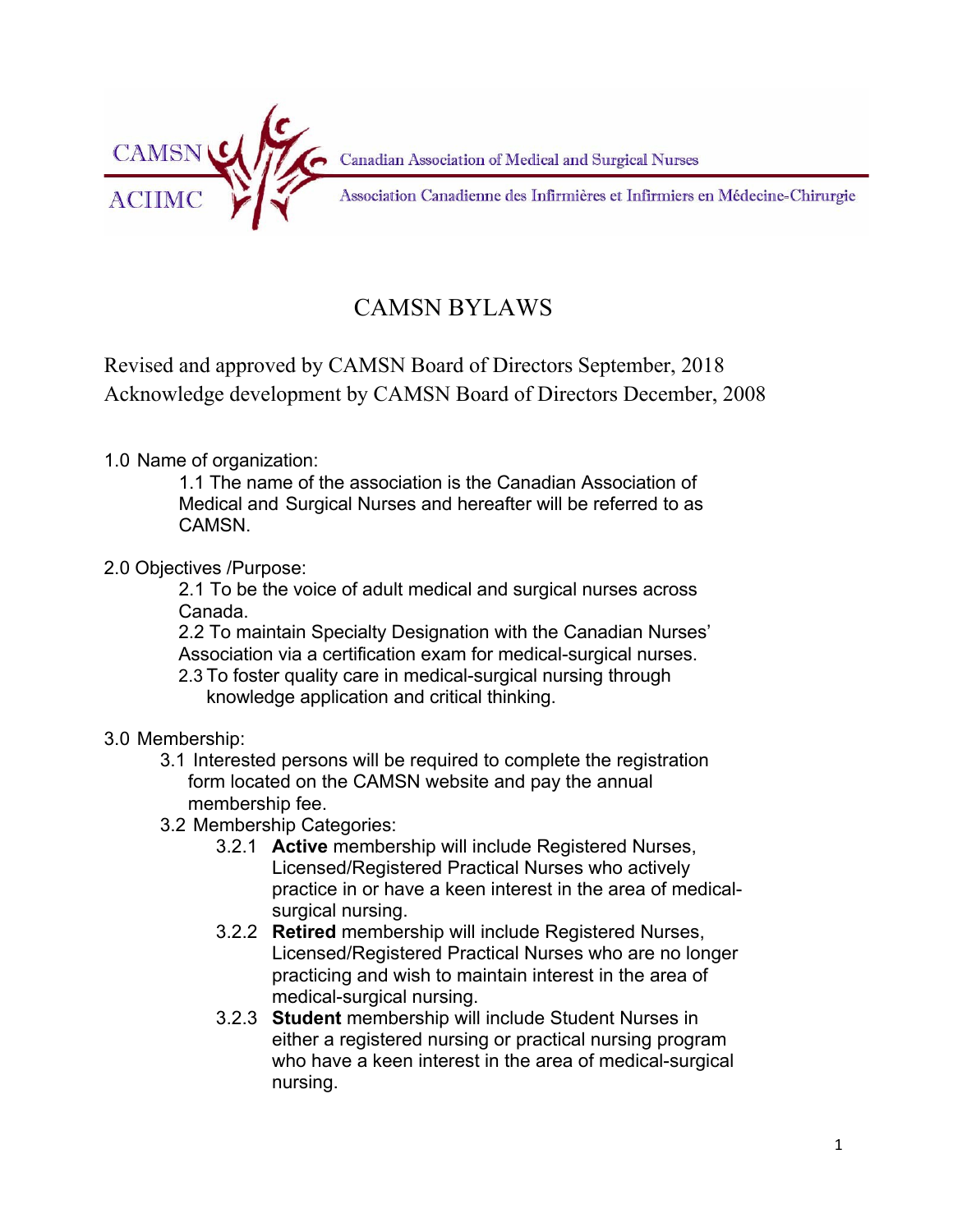- 4.0 Membership Fees:
	- 4.1 Fees will be paid annually via the CAMSN website.
	- 4.2 Fee rate will be set by the CAMSN Board of Directors and may be reviewed every 2 years.
	- 4.3 Membership remains Active/Retired unless the member requests to be removed or membership fees are not paid within a threemonth grace period.
- 5.0 Board of Directors:
	- 5.1The governing body of CAMSN will be the Board of Directors. The Board of Directors consists of President, President-Elect, Treasurer, Secretary, External Communications Officer, and Conference Coordinator(s).
	- 5.2 Each member of the Board of Directors shall serve a two-year term starting in January. A member may not serve on the Board for more than three consecutive terms.
	- 5.3 Election of the Board of Directors:
		- 5.3.1 Elections for the positions of the Board of Directors will be held biennially in the month of October.
		- 5.3.2 Members of the Board shall be elected by CAMSN members.
		- 5.3.3 If there is only one candidate for a specific position, they will be elected by acclamation.
		- 5.3.4 If there are two or more persons interested in a specific position on the Board, a ballot will be taken.
		- 5.3.5 Elections for the Board of Directors will be conducted by electronic mail-out ballot, where email address is available, to each CAMSN member.
		- 5.3.6 Ballots for election of the Board of Directors will be sent to CAMSN members no later than two months prior to the date ballots must be returned.
		- 5.3.7 Members shall be notified of election results on the CAMSN website.
	- 5.4 Persons eligible for seeking positions on the Board of Directors must hold an Active membership in CAMSN and maintain an Active Registered Nurse license. It is preferred that the candidate have a Certified Medical-Surgical Nurse (CMSN) designation. Retired members with an active RN license and active CAMSN membership may serve on the Board.
	- 5.5 Persons elected to the Board of Directors will begin their term immediately upon notification that they are the successful candidates for mentorship until their terms commences in January.
	- 5.6 Duties of the Board of Directors:
		- 5.6.1 Direct the business and financial affairs of CAMSN
		- 5.6.2 Establish policy, procedure and communications on behalf of the CAMSN membership.
		- 5.6.3 Participate in sub-committee work for CAMSN such as the maintenance of a certification exam for medical-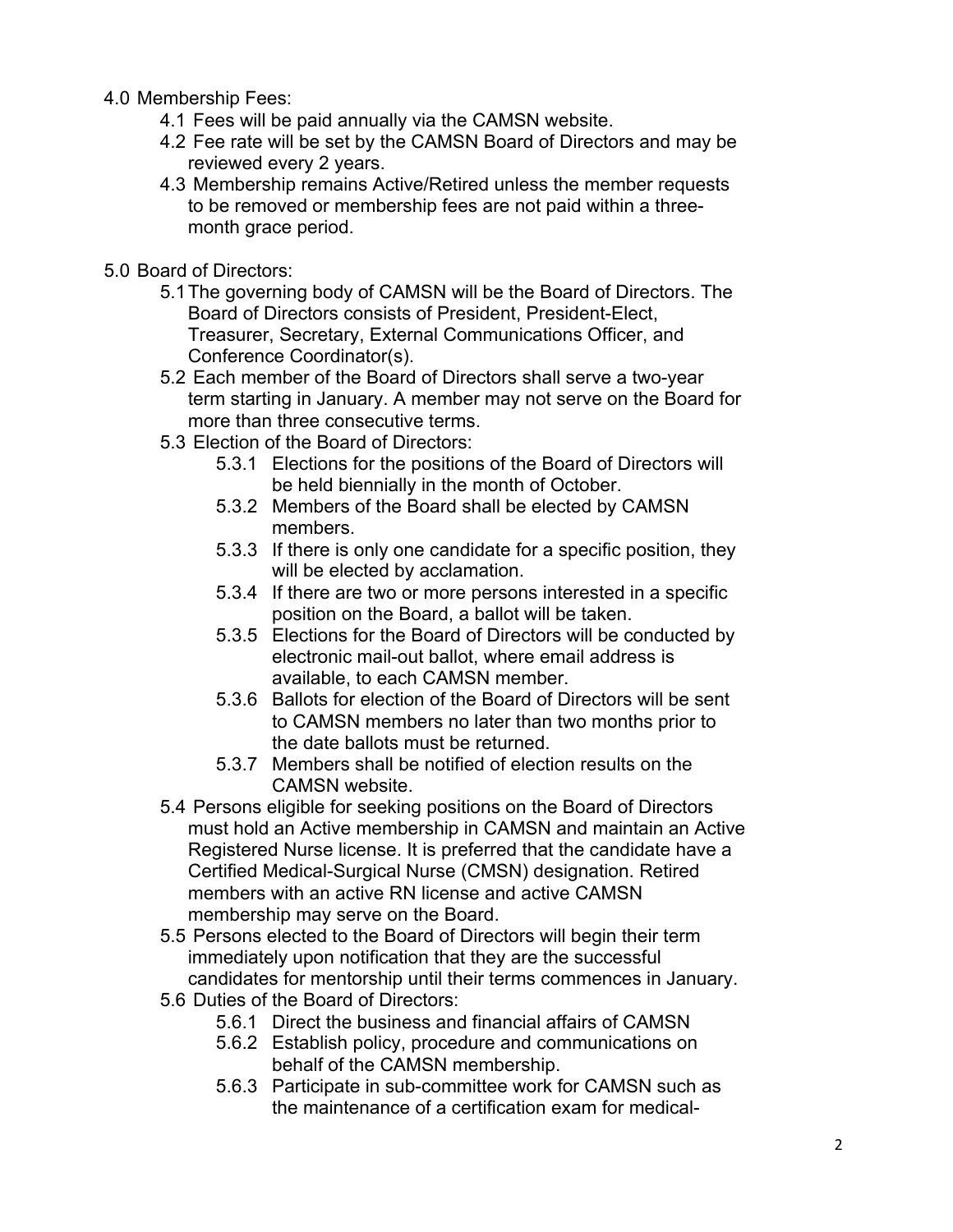surgical nurses.

- 5.6.4 Organize and conduct a biennial CAMSN nursing conference.
- 5.6.5 Promote the existence of CAMSN, its accomplishments, and the future goals of the association.
- 5.6.6 Represent CAMSN on the Canadian Nurses Association committees.
- 5.7 Duties of each member of the Board of Directors:
	- 5.7.1 The President shall:
		- 5.7.1.1 Be a representative and spokesperson for CAMSN.
		- 5.7.1.2 Be the contact person for the Canadian Nurses Association on behalf of CAMSN.
		- 5.7.1.3 Participate in the Canadian Nurses Association Specialty Network, and Certification Program Advisory Committee meetings.
		- 5.7.1.4 Promote the objectives of CAMSN.
		- 5.7.1.5 Document and submit reports of CAMSN activities to the Canadian Nurses Association.
		- 5.7.1.6 Preside over all meetings of the Board.
	- 5.7.2 The President-Elect shall:
		- 5.7.2.1 Perform the duties of the President in their absence.
		- 5.7.2.2 Assume the position of the President when predecessor's term is completed.
	- 5.7.3 The Treasurer shall:
		- 5.7.3.1 Report to the Board regarding CAMSN's financial position.
		- 5.7.3.2 Manage all funds belonging to CAMSN.
		- 5.7.3.3 Perform all accounting duties.
		- 5.7.3.4 Will have signing authority over all financial transactions.
		- 5.7.3.5 Will complete Non-Profit Organization (NPO) Information Return (T1044 Form) to Canada Revenue Agency as required.
	- 5.7.4 The Secretary shall:
		- 5.7.4.1 Document the minutes of all Board and membership meetings.
		- 5.7.4.2 Will be responsible for the storage of reports and records of CAMSN.
		- 5.7.4.3 Maintain membership database.
		- 5.7.4.4 Send out official notice of all Board and membership meetings.
	- 5.7.5 The External Communications Officer shall:
		- 5.7.5.1 Participate in the composition of all communications on behalf of CAMSN.
		- 5.7.5.2 Determine and monitor content on the CAMSN website.